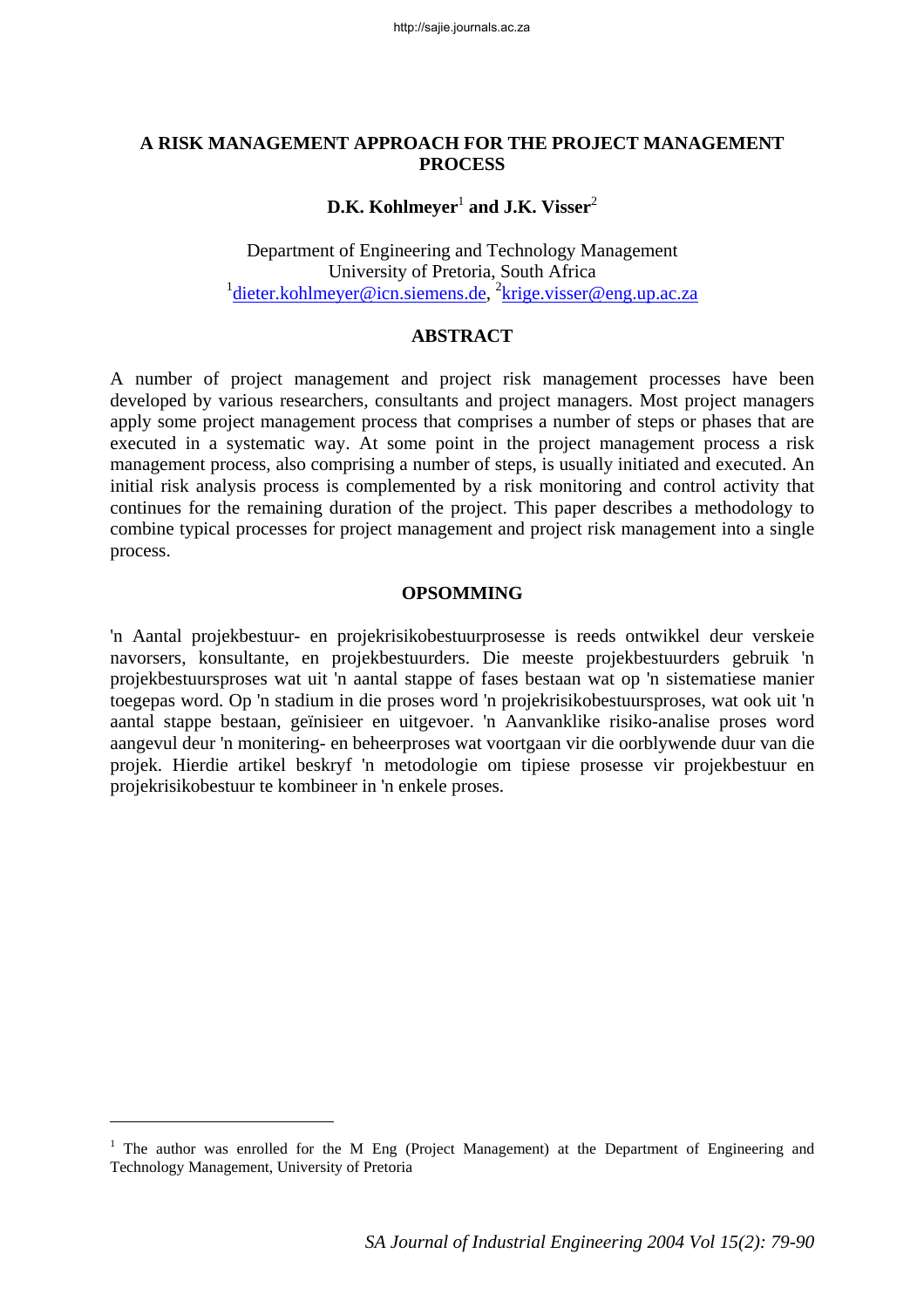# **1. INTRODUCTION**

It has been said that risk management is just 'good project management'. Does this imply that project management can be achieved by applying a risk management process? Or can a project management process be improved by adding a risk management process to it? An investigation was done on project management as well as project risk management processes with the aim of improving the current situation within the organisation that executes projects and practises project management on a daily basis.

Steward and Fortune [1] comment that project management has grown up from an experience driven occupation to a well-defined process with ever increasing complexity. The same can be said for the area of risk management, or more specifically for project risk management. Project risk management is generally classified as a part of the general project management process. Closer analysis of the project risk management process reveals that it actually behaves like a general project management process .

Organisations have come to the point where they realise that they have to improve the control and use of their existing resources. This is inevitable to survive amongst abundant competitors in all fields of application. Project management is an approach that aims to improve the use of resources thereby improving the operation of organisations.

Project risk management is more than merely identifying, evaluating and treating of risks. It has become an important part of the overall project management process. Neglecting or avoiding it would be like driving a car without checking whether all wheel nuts are fastened. The same can be said for opportunities that need to be exploited which would otherwise be lost in attaining improved project performance.

The general processes for project management and project risk management are first discussed in some detail to obtain an understanding of the different phases of each process. A model for an integrated project risk management process is then derived. Finally a procedure is investigated to ensure that the combined process can add value to the organisation and improve the efficiency of its projects.

#### **2. PRINCIPLES OF PROJECT MANAGEMENT**

The *'Guide to the Project Management Body of Knowledge (PMBoK)'* [2] is one of several project management approaches or processes used in practice. The PMBoK guide, as well as a number of other project risk management approaches (e.g. AS/NZS 4360 and PRAM), was used in this study as a basis for the project management and project risk management framework. The nine areas of knowledge of the PMBoK are applied within the project framework to achieve the management of projects. Risk management is needed in all project life cycle phases, as well as system life cycle phases if the delivery of the project is a technical system. Risk is also a function of the project duration; lengthy projects being inherently more risky due to legislative, environmental and organisational changes.

A complete description of the project life cycle, knowledge areas and process groups is indicated in figure 1.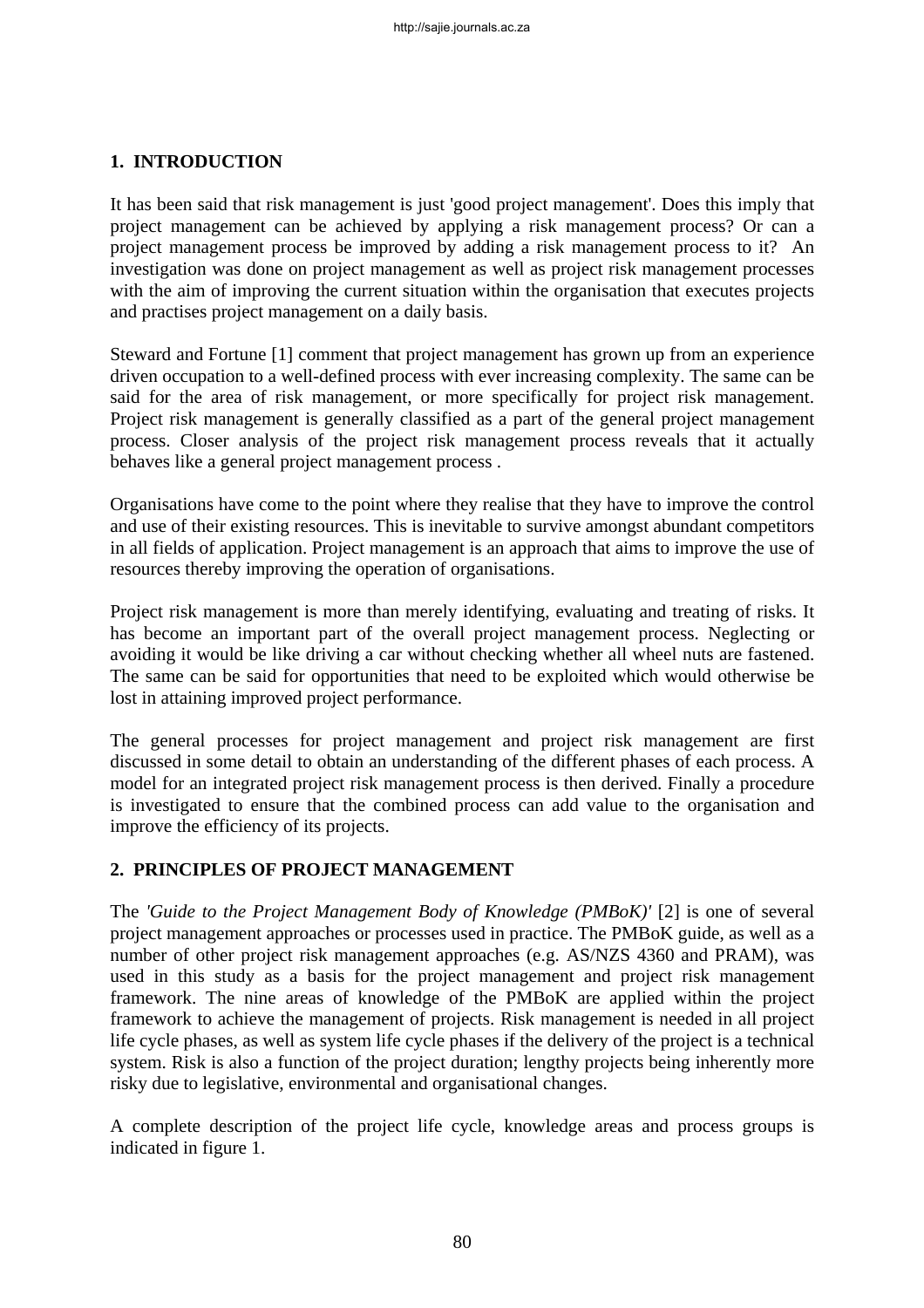

**Figure 1: The project life cycle, process structure and knowledge areas [2]** 

# **2.1 Project Life Cycle**

The project life cycle (PLC) is the collection of phases that takes place from the beginning of the project until its end. This fits the description of a project being temporary, which states that a project has a fixed starting point as well as a fixed end point. The phases provide better management of the project by the performing organisation. The system of phases is not fixed and is usually adapted to the environment of application.

# **2.2 Process Groups**

The PMBoK [2] defines each phase to consist of specific processes and their interactions. It defines a process as *"a series of actions bringing about a result"*. These processes are organised into five process groups namely: *Initiating*, *Planning, Executing, Controlling* and *Closing*. The process groups are linked by the outputs they produce. The input to the next group is generated by the previous one. Overlapping of the process groups could also occur. The repetition of the *Initiating* process at every phase is used to keep the project focused.

# **3. PRINCIPLES OF PROJECT RISK MANAGEMENT**

Elkington and Smallman [3] found that there is a strong link between the amount of risk management undertaken and the level of project success; more successful projects use more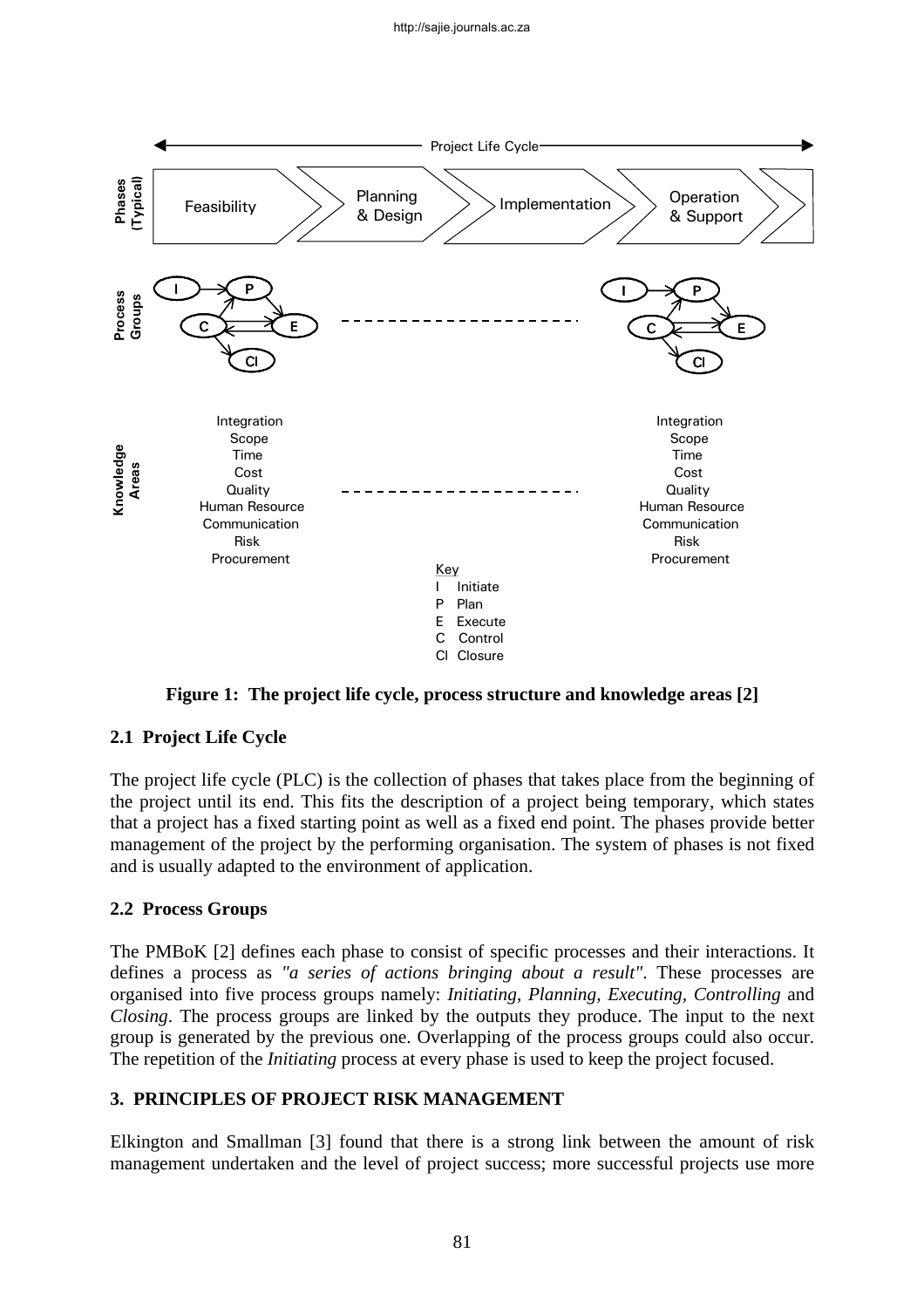risk management. However, this finding can also be accredited to more thorough project management done due to the risk management process.

#### **3.1 Common Principles of Project Risk Management Processes**

Schmidt et al [4] list the key elements of the risk management process as *identification*, *assessment*, *analysis*, *reduction and or mitigation* and *monitoring*. Patterson and Neailey [5] developed a project risk management methodology for product and process development as illustrated in figure 2.



**Figure 2: A project risk management methodology [5]** 

*Risk Identification.* This step describes the identification [6] of all possible risk events, including their causes, possible impact on the project, and the respective probability of occurrence. Elkington et al [3] add that this is the most important and probably most difficult step of the risk management process. The identification calls for divergent thinking of the project manager and application of some 'creativity and imagination'. The emphasis should therefore be on creating a comprehensive list, rather than seeking prematurely to identify a limited set of key risks. Risk identification can be guided by using standard categories, or by following the work breakdown structure for the project as a frame of reference. Guidelines aim to ensure that nearly all risks can be identified before they occur. Ward [7] said that the real risks are the ones that were not identified during the identification phase.

*Risk Analysis or Assessment.* The objective of risk analysis is to generate decision-making data for identified risks. Thus the risks must be quantified, classified, prioritised and incorporated into the overall project. The deliverable of this phase is to establish the importance of risks, or potential impact of risks, and what the likelihood is of the risk event occurring.

*Risk Planning – Reduction and / or Mitigation.* Risk planning generates proactive action plans to minimise the impact of the risks that do not meet the acceptability criteria. The information from the identification and analysis phases is used for the planning phase.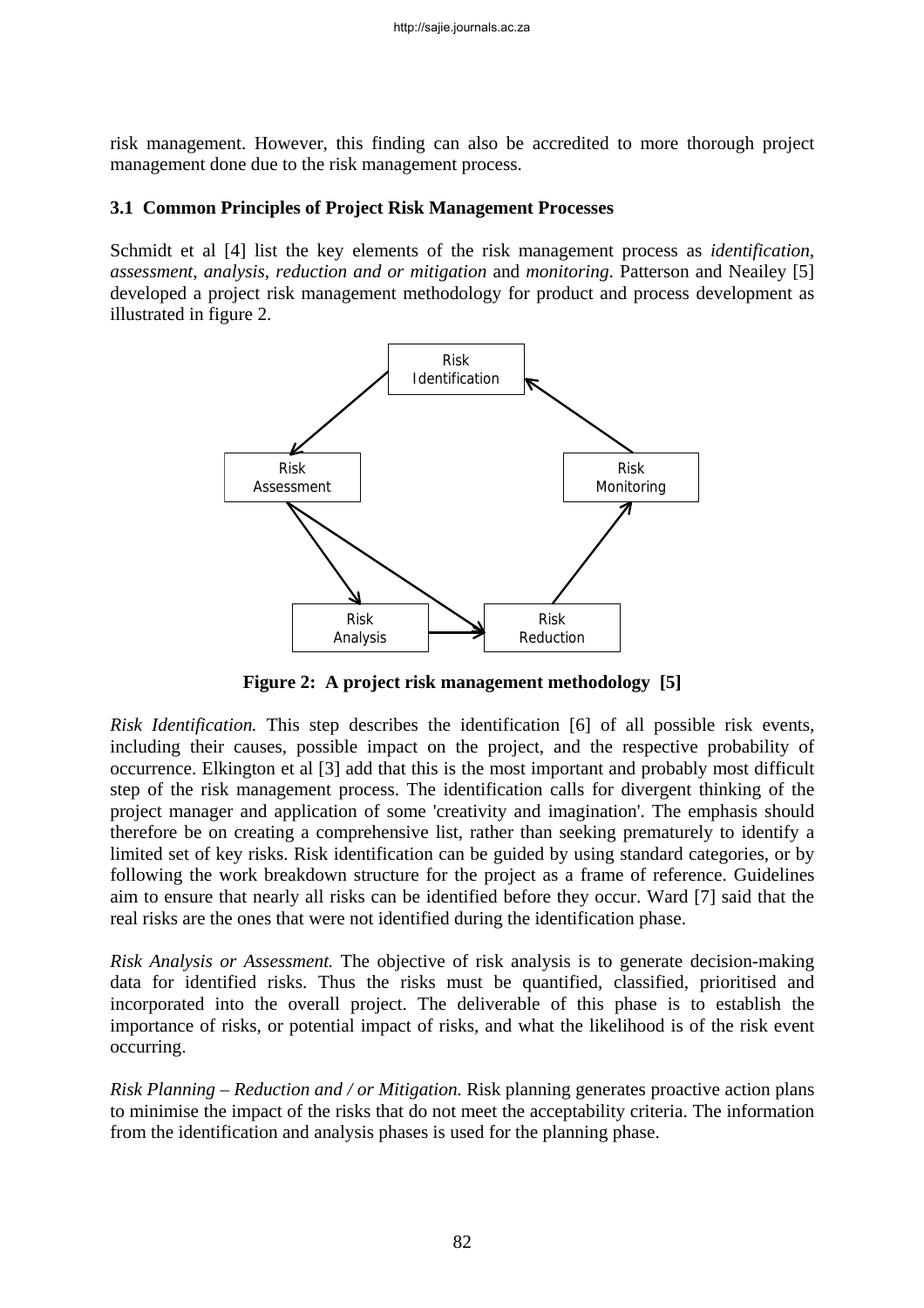*Risk Control (Monitoring).* This phase implements the planning done in order to mitigate the impact or probability of the risks; avoid the risks altogether or accept the risks with their consequences.

*Risk Tracking (Monitoring).* The objective of risk tracking is to monitor the risks and ensure that the controlling strategy is effective. All risks are tracked because their probability of occurrence could change throughout the PLC.

#### **3.2 Documented Risk Management Processes**

A number of specific risk management processes that can be applied to projects have been defined by various authors. Some of these risk management processes are:

- Australian/New Zealand Risk Management Standard [8]
- Chapman and Ward Project Risk Management Process [9]
- Guide to the PMBoK (Chapter 11) [2]
- Project Risk Analysis and Management (PRAM) Guide [10]
- Risk Analysis and Management for Projects (RAMP) Handbook [11]

These processes are all more or less aligned with the common principles of risk management described above. They can all be used within an overall project management process.

# **4. DEFINING A PROJECT MANAGEMENT PROCESS THROUGH A RISK MANAGEMENT APPROACH**

The previous paragraphs have dealt with both the project management and project risk management processes. Both of them are comprehensive in structure. A combined process which can manage both the overall project, as well as the risk involved with it, could make life easier for both the project manager, risk manager and the project organisation.

The approach that was used to develop a combined process is shown in figure 3. Two bases were used, namely the existing knowledge of project management and that of project risk management. It was important to create a mixture of both these sources to develop a new approach that would encapsulate the strengths of both processes.

The project life cycle consists of phases that simplify the management process. Kerzner [12] says that these phases also provide links to the organisation that performs the project management function. Typically these links are interfaces between the project office and the other functions within an organisation. The choice of the phases is not fixed and depends on the industry and the project organisation. This 'freedom' in the choice of the phases for the project life cycle was used to apply the project risk management approach to the overall project management process. This is analogous to the way in which Tummala and Burchett [13] applied the project management process to cost risk management.

The 'best' project risk management phases [14] should be used to define the phases for a new process. The existing knowledge on project risk management should be combined to extract the best suitable cycle of phases. Grey [15] created a comparison method that can be used to reduce the number of different processes to a single process. This comparison does not include the comprehensive process defined by Chapman and Ward [9] and was enhanced to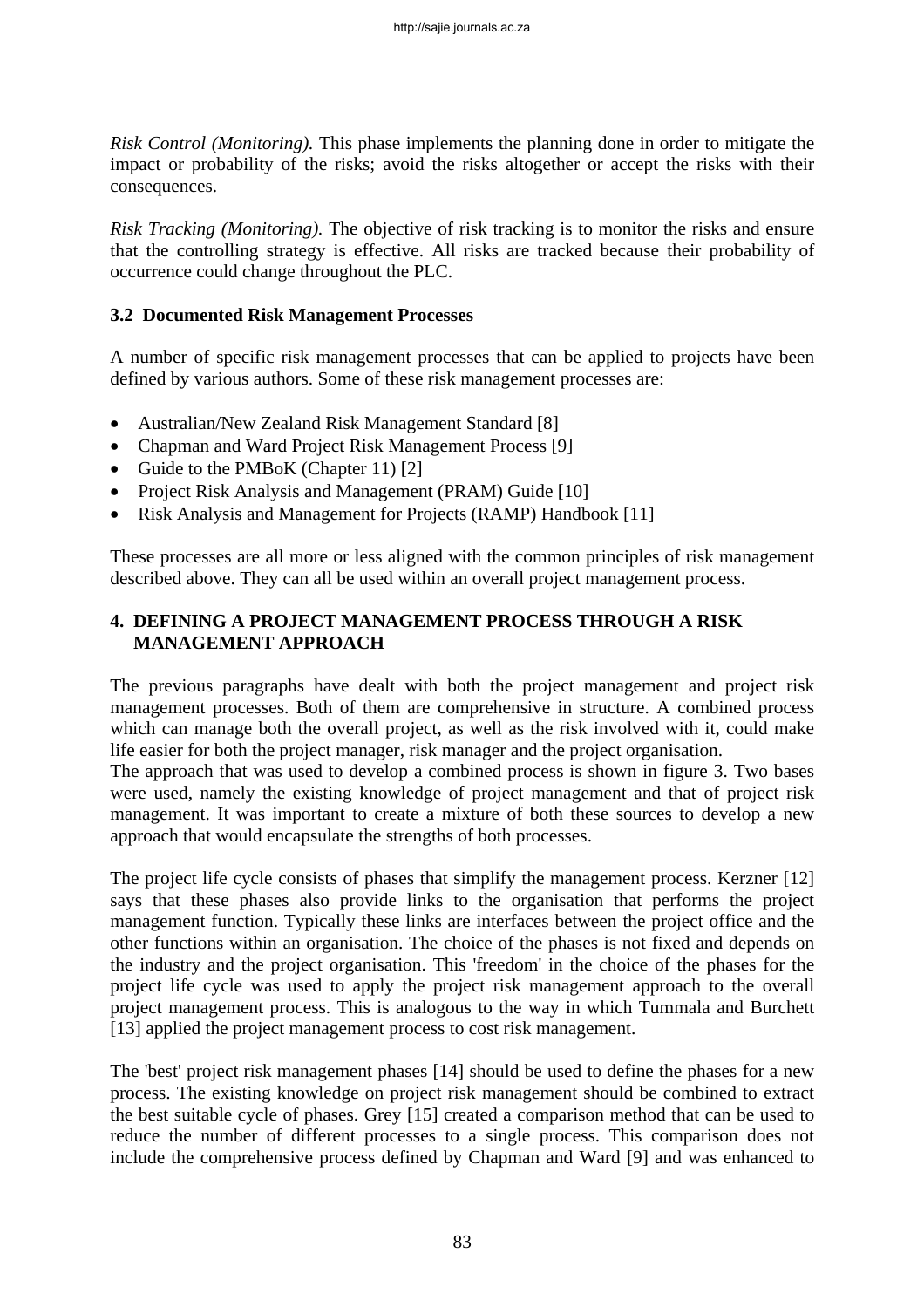

include it. An overall comparison between risk management processes is shown in figure 4.

**Figure 3: Design overview for new approach** 



**Figure 4: Comparison of Project Risk Management processes** 

The comparison of the typical project management phases with the project risk management phases as suggested by Chapman and Ward is shown in figure 5. This comparison is done at two levels, namely the phase level and the task level. The filled squares indicate the similarities between the phases, even if their focus differs. A brief description of the activities or tasks associated with each phase of the project management process as well as the project risk management process is also given in figure 5.

From this comparison it could be assumed that there were certain similarities between the two processes. But it has to be noted that the one process deals with the overall project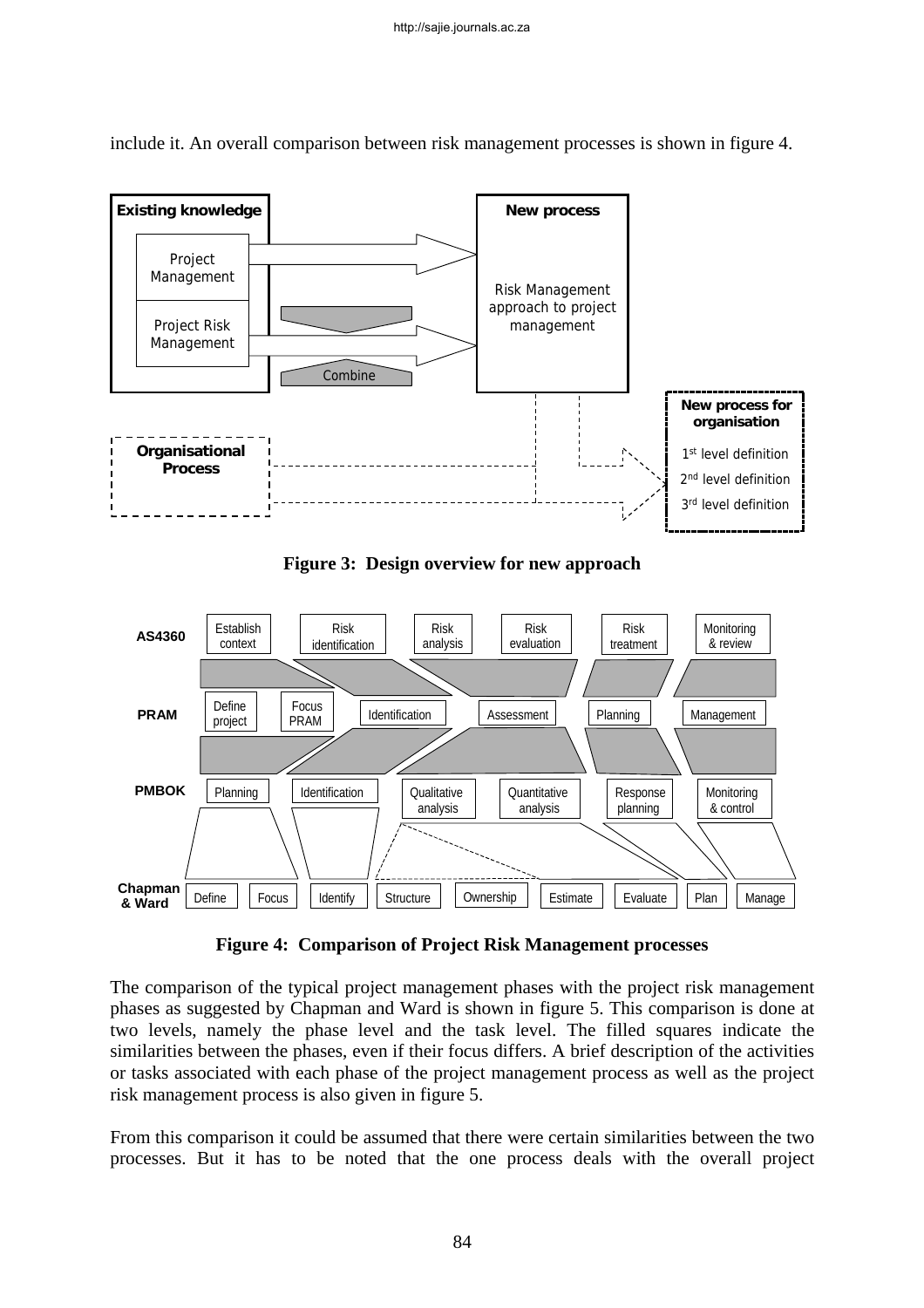management, and the other process with risks found within the project specifically. The project risk management phases of identification, structuring, clarifying ownership, estimating, evaluating and planning, are typical activities that would be done during the 'Planning' phase of the project management process. This is actually advised by Chapman and Ward as the appropriate timing of the first application of the risk management process.



**Figure 5: Comparison of risk management phases and the project life cycle** 

The two processes as outlined in figure 5 were then combined into a single process which is shown in figure 6. This process is referred to as the '*risk project life cycle'* in order to distinguish it from the existing processes. The number of phases shown (10) might seem too cumbersome for the top level. However, since this combined risk/project management process is a complete process, it should not distract the project manager from executing it because he would have executed it separately anyway.



**Figure 6: Risk Project Life Cycle**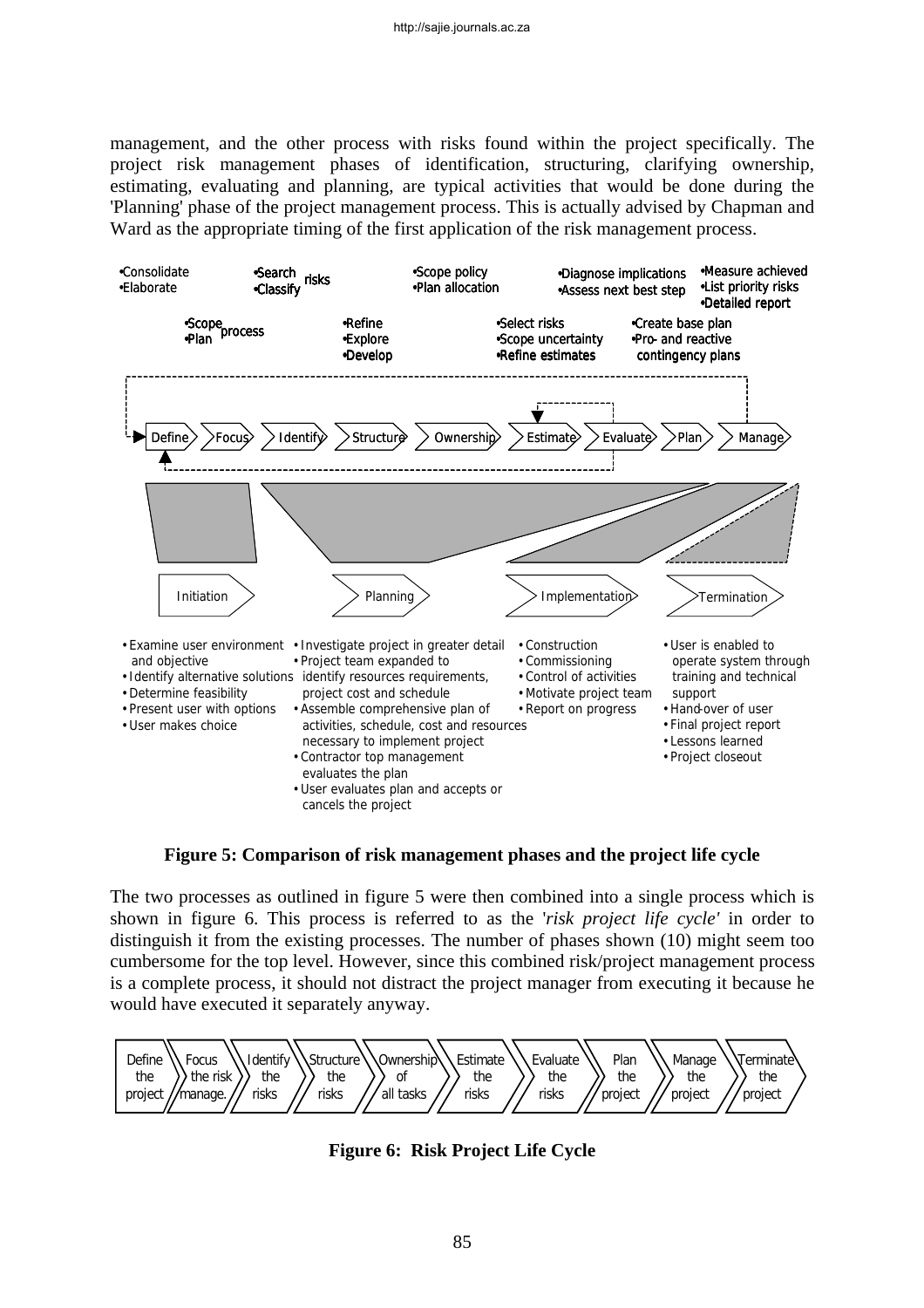This process of phases has to be repeated throughout the life cycle. This enables the process to have dynamic information on the project and ensures that changes in the risk environment can be accommodated by the process.

The second level definition is made up of the processes defined by the PMBOK [2] and the risk management processes. In this case the process of Chapman and Ward [9] can be used since it contains the most detail.

# **5. APPLICATION OF THE RISK PROJECT MANAGEMENT PROCESS**

The application of this risk project management process (or 'risk project life cycle') within a business enterprise should be aligned with the value chain of the organisation. This value chain is defined in two levels as seen in figure 7. Also shown is the mapping of the value chain with the risk project management process as defined. Although the exact mapping will depend on the complexity of the project, the detail given in this figure can be applied in general.



**Figure 7: Mapping of organisation value chain and risk project life cycle** 

The risk project life cycle will start during the offer preparation. The main reason for this approach is that this would ensure that the offer that is being prepared could include a risk assessment of the project at hand. The organisation can thus decide if the offer that is being prepared will be beneficial to the overall organisation in terms of the level of risk that the organisation is prepared to accept. Completion of a full cycle of the risk project life cycle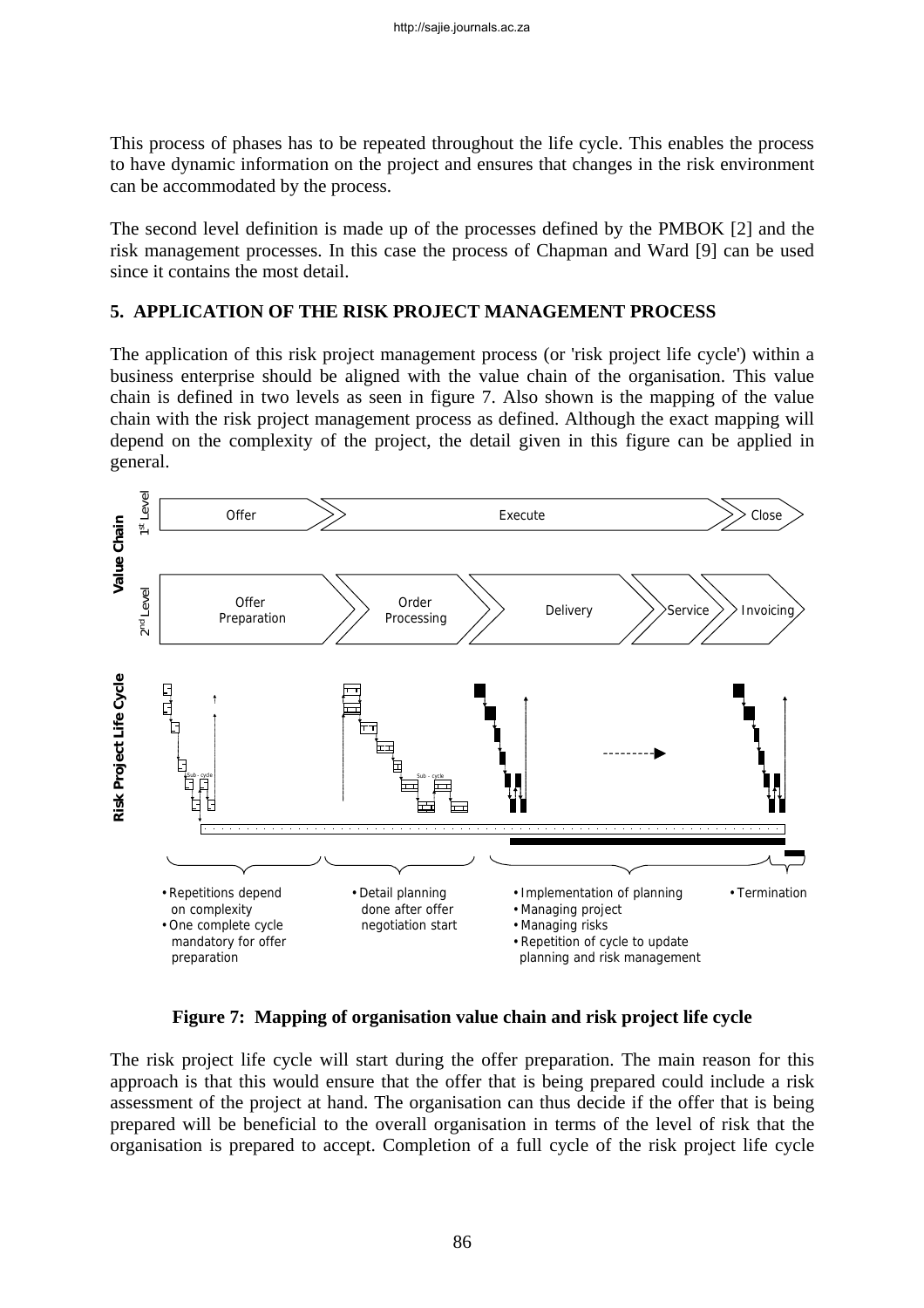during the offer preparation will ensure that an overview of the main risks exists, as well as the full extent of the project is known. These are important issues which are often neglected if the overall process does not capture them specifically.

The second repetition of the life cycle should take place before the project goes into delivery. This time the emphasis is on capturing detailed planning of the project as a whole. The result should be such that the output must be fit for the purpose of managing the project with all related activities.

The risk project life cycle should be repeated during the delivery of the project. The process should now be done in more detail than the first pass, thus ensuring that the risks are managed dynamically, and that the project planning is up to date. The project is closed out with the termination phase at the end.

Using the risk project life cycle the involvement of the project manager should be larger during the initial stages of the project. The current process used in the organisation should also be changed so that at least the  $1<sup>st</sup>$  cycle can be completed before the final offer is negotiated with the customer. The existing and newly proposed approach is shown in figure 8 as a profile of involvement. The proposed process forces the project manager to apply the essential aspects of risk management within the project as an integrated activity.





#### **6. PRACTICAL VALUE ADD OF RISK PROJECT MANAGEMENT**

Many authors have noted that little information exists on systems that can measure the effectiveness of project management, or risk management for that matter. The search into this topic resulted in a representative list of articles [16-23]. The reason for this can be twofold. First, that many authors sense the need to have the invested effort measured against the output. Second, that no bulls eye solution has been formulated which addresses the answer to this question.

An engineering approach to determine the effectiveness of a system would be to measure the output against the inserted input. In this case the output of a risk project management system would be the gain, which could either be financial or status of the implementing organisation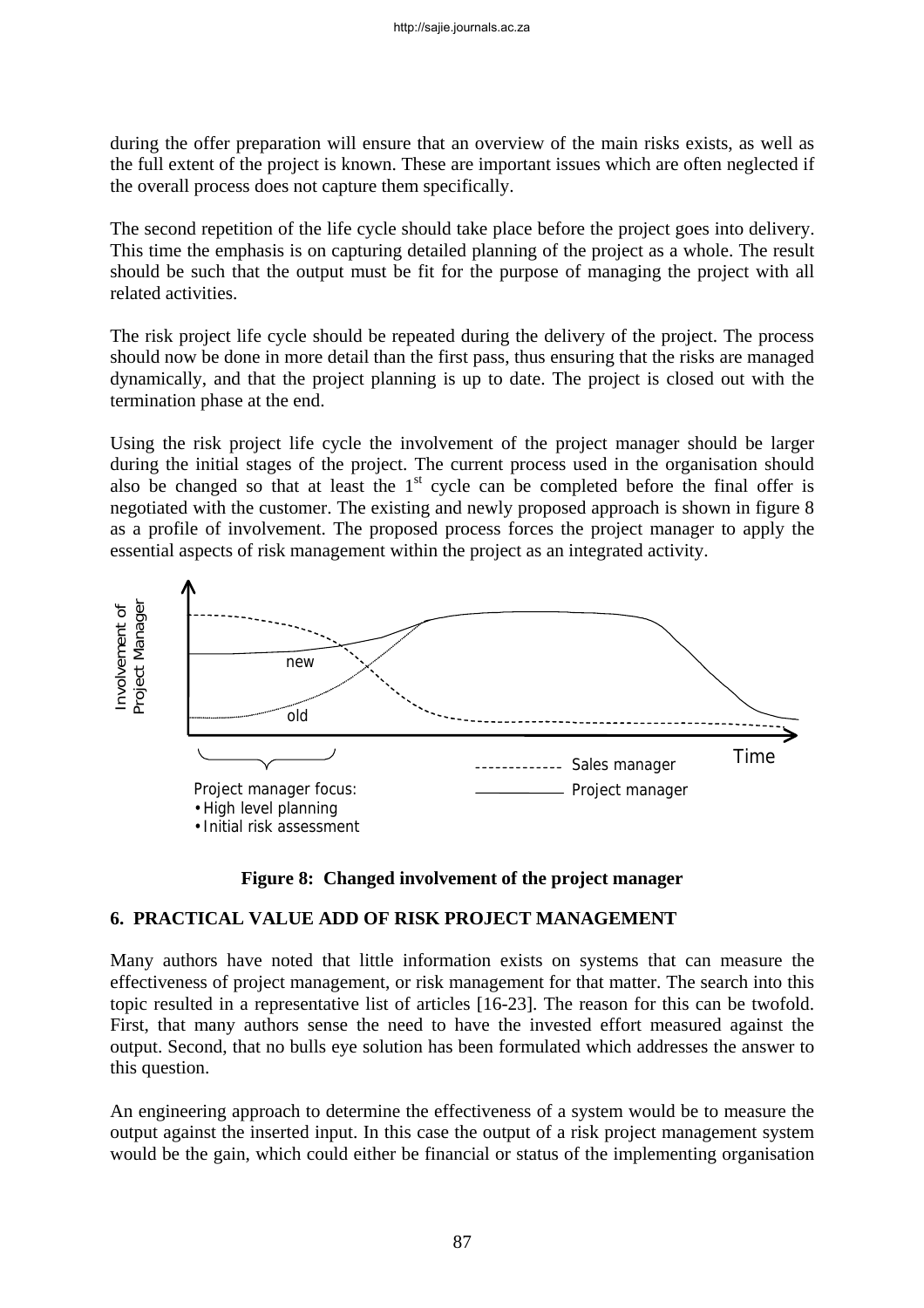and possibly some other factors. The investment that is usually fed into the input of the system can be from various sources, usually connected with a financial cost to the implementing organisation. The inputs can be measured without much difficulty, since these values are all finite and quantifiable. The same cannot be said for the output of the system. The averted losses can be quantified, but how can the losses be measured that were not experienced? These were avoided due to the effective management of risk, even if not identified during the risk identification phase. The same can be said for opportunities that are gained, especially on the status of the organisation. The output thus defined consists of tangible as well as intangible values [18]. The concept is illustrated in figure 9.



**Figure 9: Value add presentation for risk management** 

One method of measuring the effectiveness of risk management in projects is to define key performance indicators for projects and comparing the performance of projects for which risk management was applied versus projects for which it was not applied. Clarke and Varma [23] discuss some key performance indicators that could be used for this purpose.

If risk management is applied for all projects in a company, the effectiveness could also be determined by closely monitoring the cost of the risk management activities and comparing that against the cost that resulted when risk events actually occurred, and cost of risk events that could have occurred but did not. The measurement of risk management effectiveness is an area that needs to be researched and developed further.

# **7. CONCLUSION**

The main aim of this research is to combine the processes for project management and project risk management into a single, integrated process. Such a combination of the two processes should make it easier for the project manager to manage a complex project. The project organisation can also benefit from the combined process, since it does not have to focus on two different processes.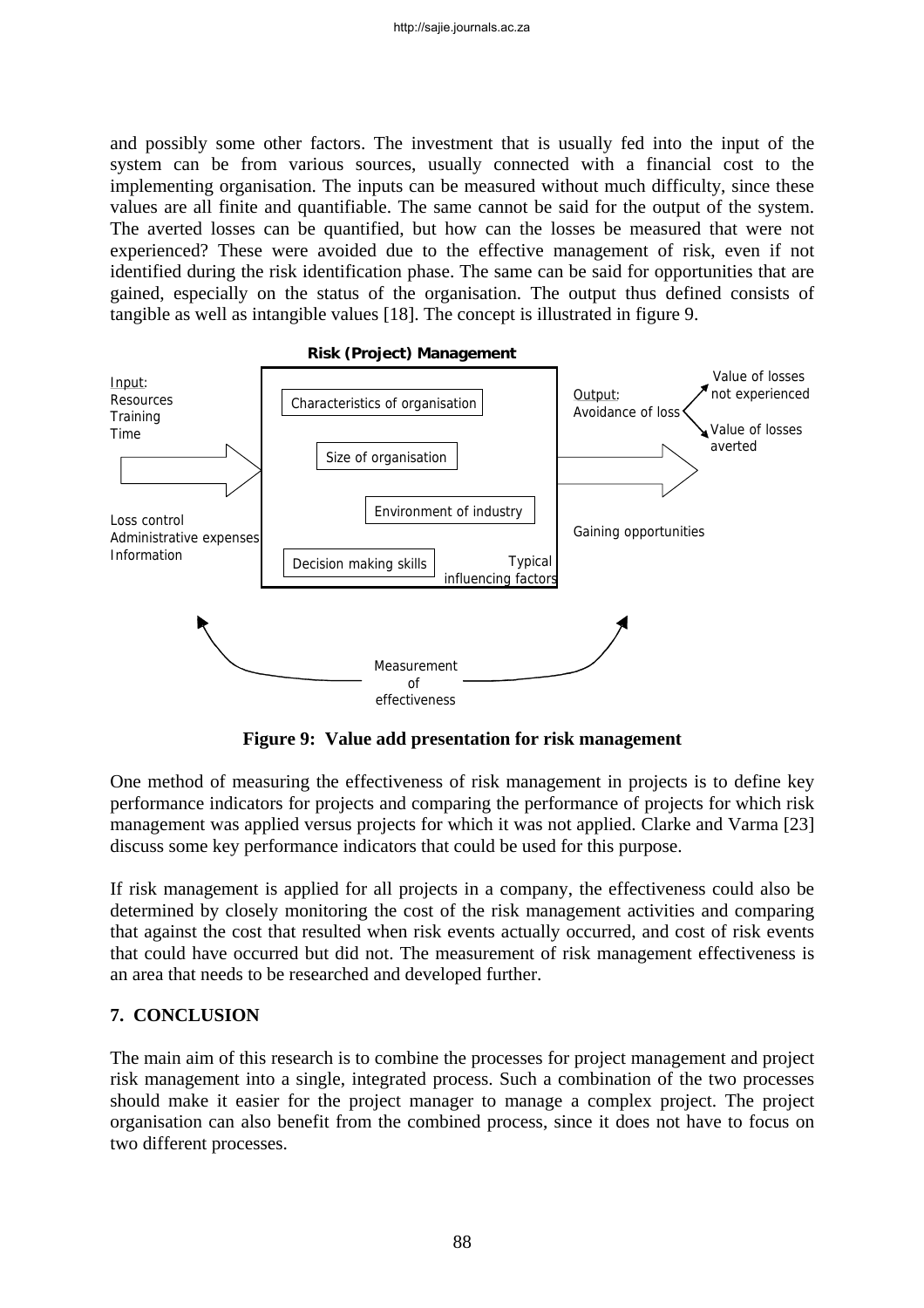The processes for both project management and project risk management were analysed on the level of the life cycle. These life cycles are represented by a number of phases which ensure that the interfaces amongst each other as well as to the outside world can be properly defined.

The choice of the phases for the project management process are not prescribed and thus give freedom to the project manager or organisation to choose it to fit the purpose best. This freedom has been used to bring the risk management phases into the project management life cycle.

The result is a new life cycle which is referred to as the *'risk project life cycle'*. It has the phases to control both the issues regarding project management as well as risk management. Therefore it can be assumed that this risk management approach to project management can work effectively in managing projects.

The end goal is to ensure that a new approach will also add value to the organisation where it will be implemented. This task is difficult, as the gain cannot be quantified in numbers easily. The investments that the organisation makes by means of projects should be optimised and the risk project life cycle can aid in this optimisation. Project performance should be measured using key performance indicators and documented carefully for future comparisons and evaluation.

#### **8. REFERENCES**

- [1] **Steward, R. and Fortune, J.,** 1995, *Application of systems thinking to the identification, avoidance and prevention of risk,* International Journal of Project Management, **13**, pp279-286
- [2] Project Management Institute, 2000, *A Guide to the Project Management Body of Knowledge (PMBoK)*
- [3] **Elkington, P. and Smallman, C.,** 2002, *Managing project risks: a case study from the utilities sector,* International Journal of Project Management, **20**, pp49-57
- [4] **Schmidt, C., Dart, P., Johnston, L., Sterling, L. and Thorne, P.**, 1999, *Disincentives for communicating risk: a risk paradox,* Information and Software Technology, **41**, pp403–411
- [5] **Patterson, F. and Neailey, K.**, 2002, *A risk-register database system to aid the management of projects,* International Journal of Project Management, **20**, pp365-374
- [6] **Mills, A**., 2001, *A systematic approach to risk management for construction,* Structural Survey, **19**, pp245-252
- [7] **Ward, S.**, 1999, *Assessing and managing important risks*, International Journal of Project Management, **17**, pp331-336
- [8] AS/NZS 4360:1999. *Risk management,* Standards Australia and Standards New Zealand (1999)
- [9] **Chapman, C. and Ward, S**., 1997, *Project Risk Management*. John Wiley and Sons
- [10] Association for Project Management (APM), 1997, *Project Risk Analysis and Management Guide, (PRAM Guide),* (http://www.apm-uk.co.uk)
- [11] Institution of Civil Engineers and Faculty and Institute of Actuaries, 1998, *Risk Analysis and Management for Projects Handbook: The essential guide to strategic analysis and management of risk,* (http://www.ramprisk.com)